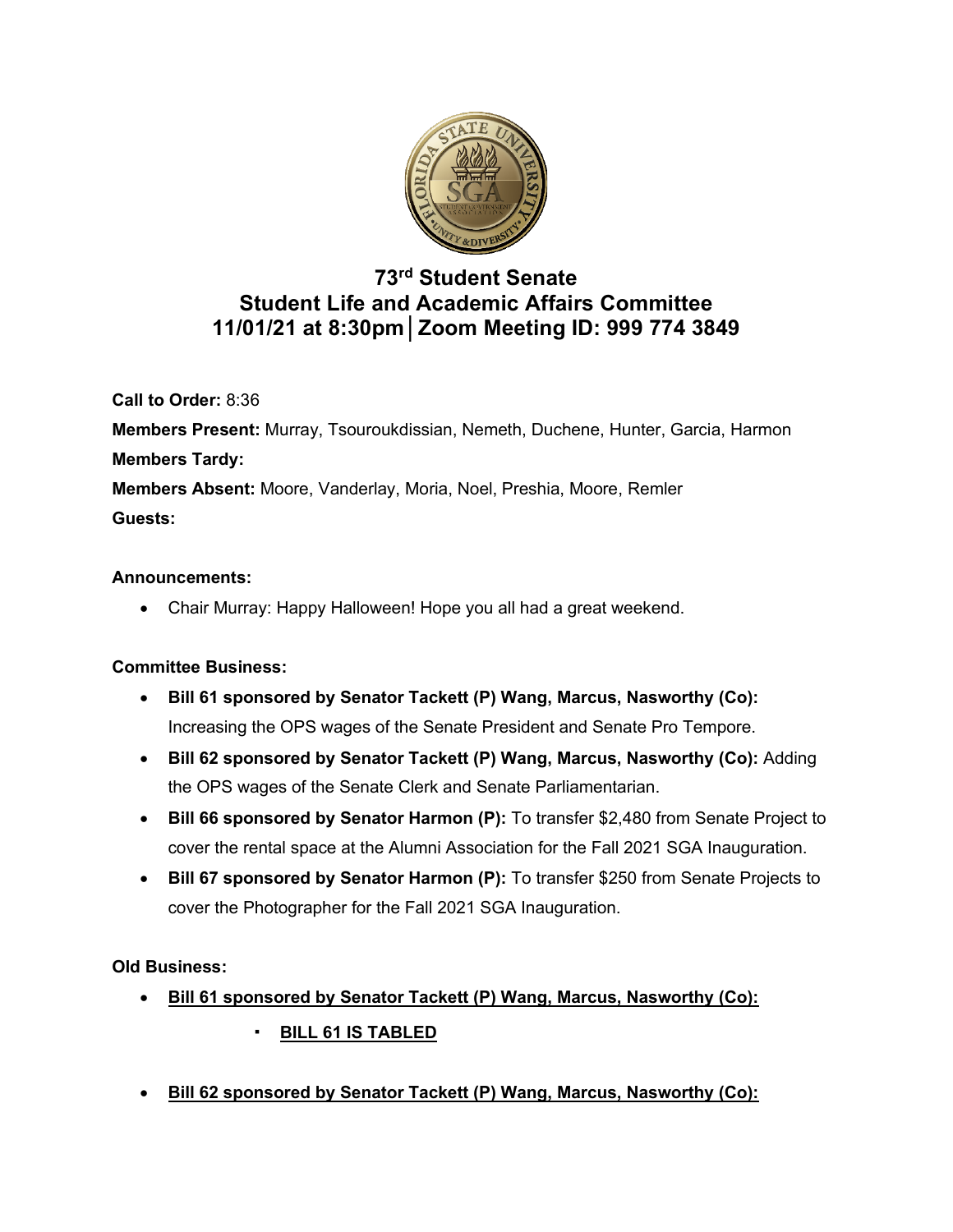## ■ **BILL 62 IS TABLED**

**New Business:**

#### • **Bill 66 sponsored by Senator Harmon (P):**

- o Opening Statement:
	- Bill 66 transfers \$2,480 from Senate Projects to cover the rental space at the Alumni Association for the SGA Inauguration. It's a one price deal as it also covers the food. It benefit students because they get to see their elected officials be inaugurated. All students are welcome to come.
- o Technical Non-Debatable Questions:
	- Hunter: Is this open to all students?
	- Harmon: Yes
	- Hunter: Is this hybrid or all in-person?
	- Harmon: As far as I know, hybrid
	- Tsouroukdissian moves to enter round-table discussion; Duchene seconds
- o Round-Table Discussion:
	- Tsouroukdissian: POI to the sponsor, is there reason why you didn't itemize the details and the food?
	- Harmon: It's a one price deal so there's no breakdown of the details. The food comes with the rental space from the Alumni Association.
	- Hunter: I want to speak in pro of this bill. Spring inauguration was a defining moment for SGA because we don't get to have everyone together very often. Funding this is really important for the inclusivity of SGA, but it also benefits students as well. I will be voting yes.
	- Duchene: I appreciate President Harmon mentioning in his open statement how this positively impacts the student body, very pertinent to our committee.
	- Hunter moves to pass by unanimous consent
	- **BILL 66 PASSES**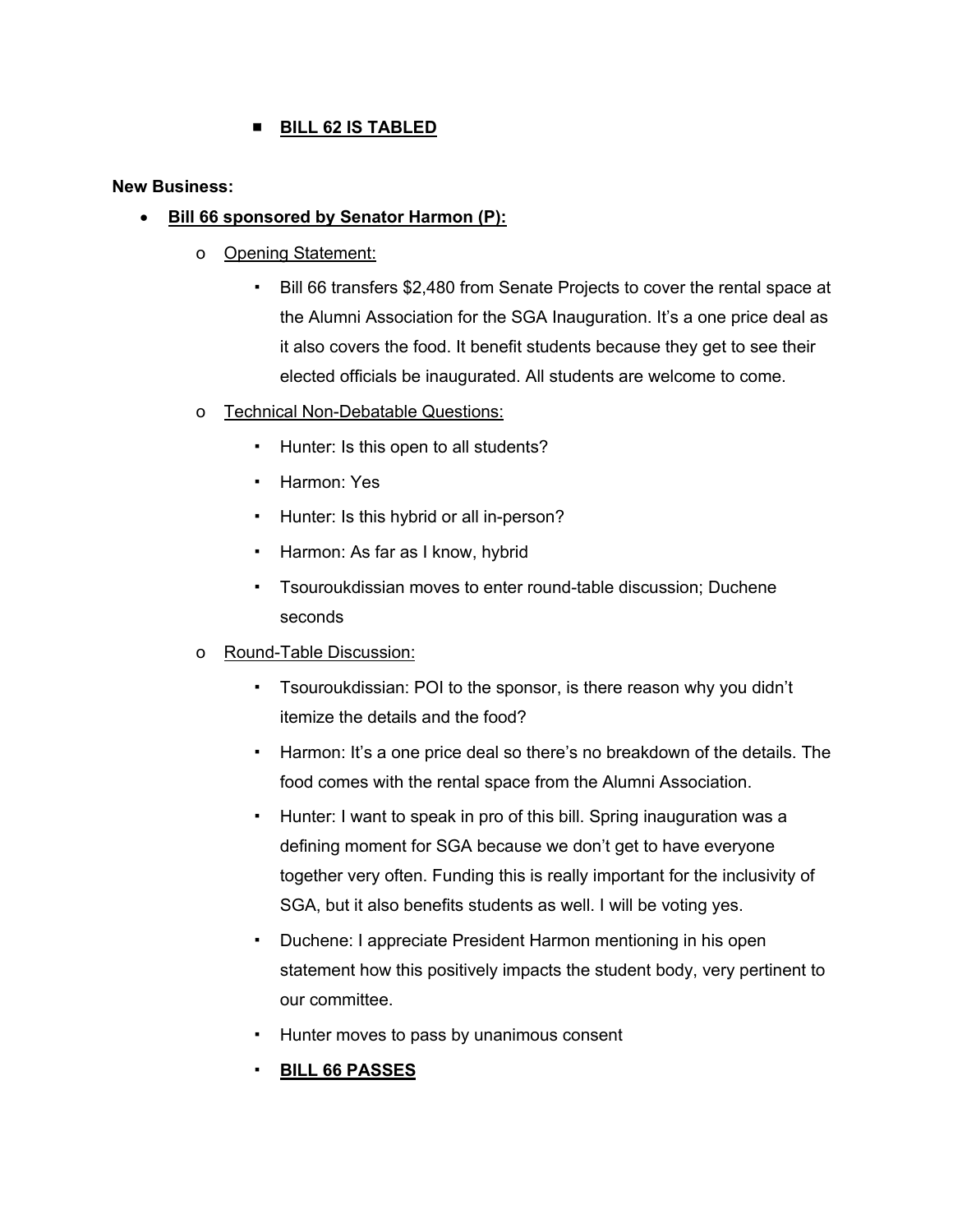### • **Bill 67 sponsored by Senator Harmon (P):**

- Opening Statement:
	- This bill is to transfer \$250 from Senate Projects to Office of University Communications, Westcott Photography to pay for the photographer at inauguration. Anyone who wants to can get their headshot taken, including students and guests. \$250 pays for the photographer, but we can take as may pictures as we want. They will be there from 3-7pm.
- Technical Non-Debatable Questions:
	- Tsouroukdissian: When is inauguration?
	- Harmon: November 17th
	- Duchene: I attended the last inauguration, took a headshot, signed the waiver, but have not seen that headshot. If I were to take another one, how would we get access to the phots?
	- Harmon: That's Renee and I's fault. We didn't know how to share the photos without emailing everyone individually, but we thought Ben was going to put them on the website. Jacalyn will most likely get all of the photos this round since she's our advisor, so she would be the person you'd go to. I'll notify her.
	- Tsouroukdissian moves to enter round-table discussion; Hunter seconds
- Round-Table Discussion:
	- Tsouroukdissian moves to pass by unanimous consent
	- **BILL 67 PASSES**

#### **Unfinished Business:**

- **Bill 61 sponsored by Senator Tackett (P) Wang, Marcus, Nasworthy (Co):** Increasing the OPS wages of the Senate President and Senate Pro Tempore.
- **Bill 62 sponsored by Senator Tackett (P) Wang, Marcus, Nasworthy (Co):** Adding the OPS wages of the Senate Clerk and Senate Parliamentarian.

# **Closing Announcements:**

• N/A